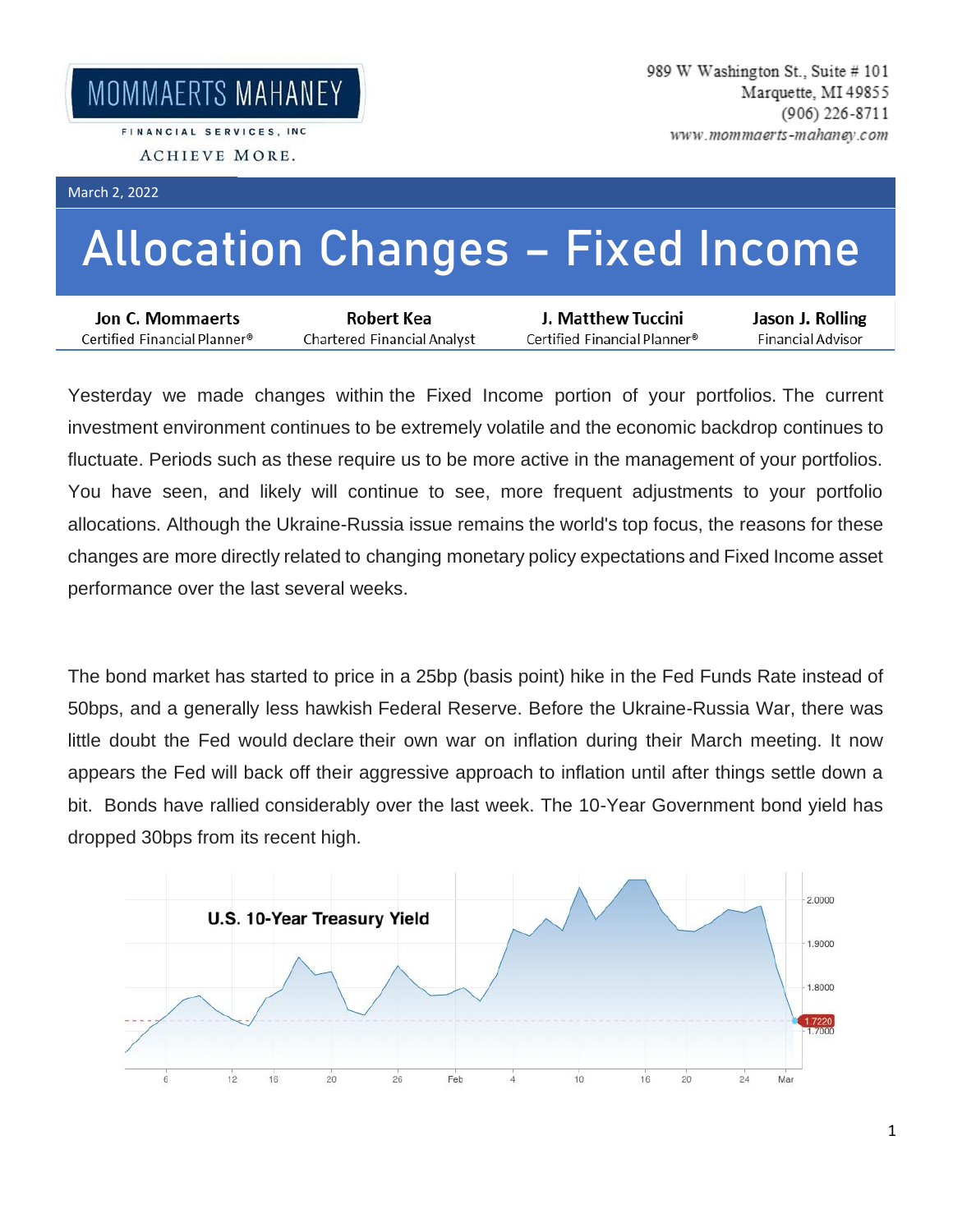Although we would expect adding equity at this point would add value over the next year, we are reluctant to do so. We believe even the most seasoned investor's risk tolerance will be challenged and the potential modest benefit isn't enough. We don't expect stock markets will achieve anywhere near the outsized gains they have provided for the last several years. Investor portfolios continue to weather these volatility storms fairly well (and it's likely far from over), we prefer to be patient. Longer-term returns remain strong. The changes we made are significant but constrained to the Fixed Income asset classes.

We have consistently challenged the consensus notion over the last many years that inflation and interest rates are going dramatically higher, and it's paid off. Interest rates have remained in check and duration has added value while also dampening volatility. We lowered duration as the Fed started to shift to a tighter monetary policy. Although this benefited the portfolios and added value on a relative basis, we've come to the realization that interest rates are simply too low to provide their traditional levels of protection. Although Government Bonds rallied as we considered the potential for a World War, they simply didn't do enough. Yields are too low and inflation is too high. If that's all we get given this environment, we would rather be in cash as our defensive counter position. Additionally, we are becoming increasingly concerned about interest rates exploding higher if geopolitical risk suddenly leaves the arena. With 10-Year yields rallying back down to 1.72%, it was a good time to move some more bonds into cash. Lastly, and perhaps most importantly, the yield curve has flattened to the point that there is almost no yield advantage to owning long vs. short-term maturities. We can now get a similar yield while also lowering our interest rate risk.

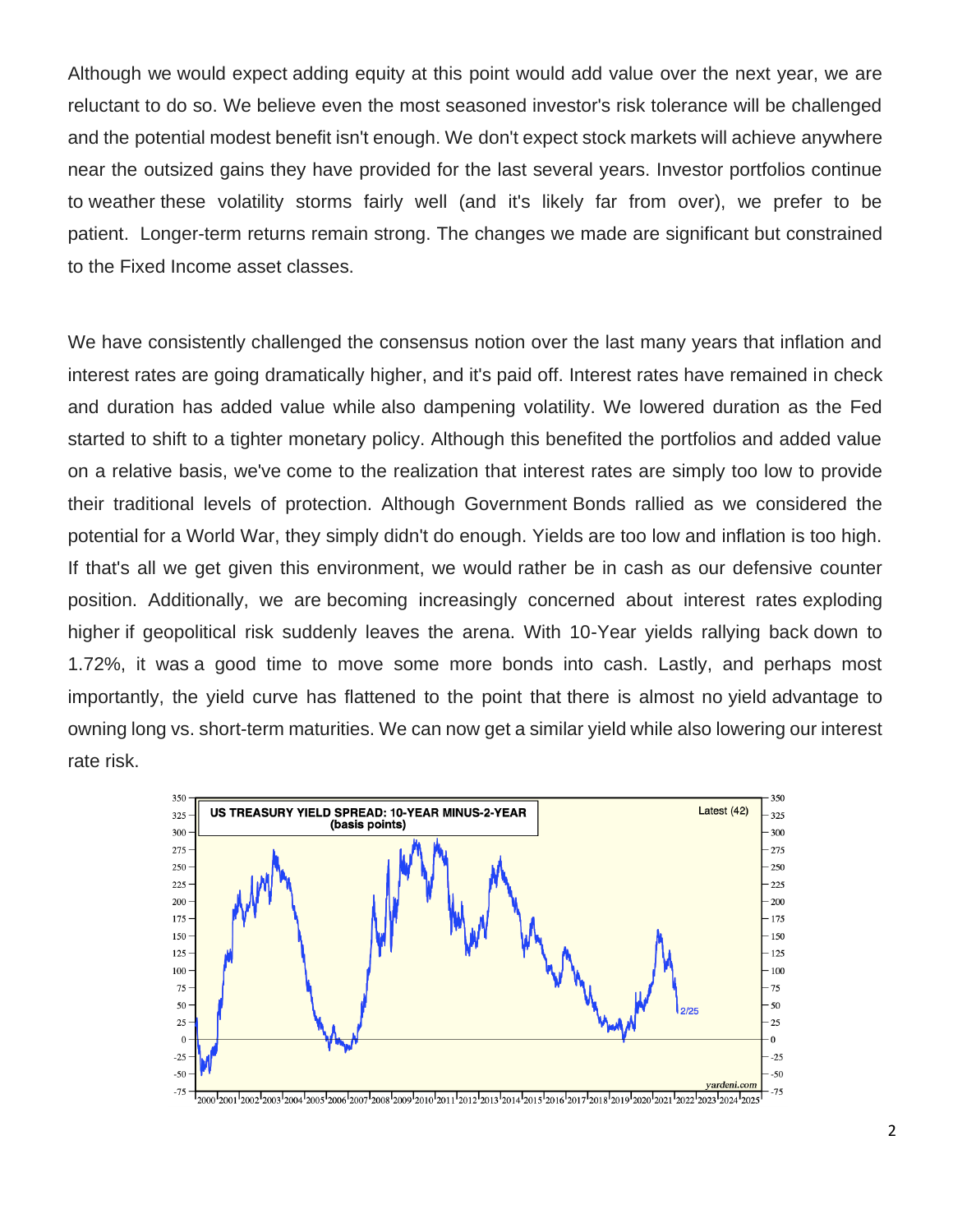We are also changing how we invest your *cash* allocation. Although this portion of your portfolio is designed to be ultra-low volatility, we traditionally don't hold actual cash deposits, instead, we hold this portion of your portfolio in short-term Treasury Bonds. We've been doing this because of the Fed's ZIRP (Zero Interest Rate Policy). Accepting a zero percent return on cash appeared unnecessary to us. Since the front-end of the yield curve was very steep, we have invested the cash allocation in 1-3 year Government Notes and earned something instead of nothing. The Fed Funds Rate is a proxy for cash rates. The expectation is that cash will start earning a comparable yield to short-term Government Notes when the Fed Funds Rate is raised in March and the front-end of the yield curve flattens.



Investing in short-term Treasury Notes has worked over the last 3 years. We use an ETF with the ticker SCHO for this exposure. It has added 1.40% per year above what a simple cash account would have paid. More recently, SCHO has been a detriment to portfolio returns versus outright cash. We think it's necessary to accept a zero percent return until the Fed raises rates, likely at their meeting in a couple of weeks.

| Ticker Name |                                            |          | $1$ Month $\equiv$ 3 Month $\equiv$ YTD $\equiv$ 1 Year $\equiv$ 3 Years |        |       |
|-------------|--------------------------------------------|----------|--------------------------------------------------------------------------|--------|-------|
| <b>SCHO</b> | Schwab Short-<br>Term U.S.<br>Treasury ETF | $-0.89%$ | $-1.37\% -1.32\%$                                                        | -1.96% | 1.40% |